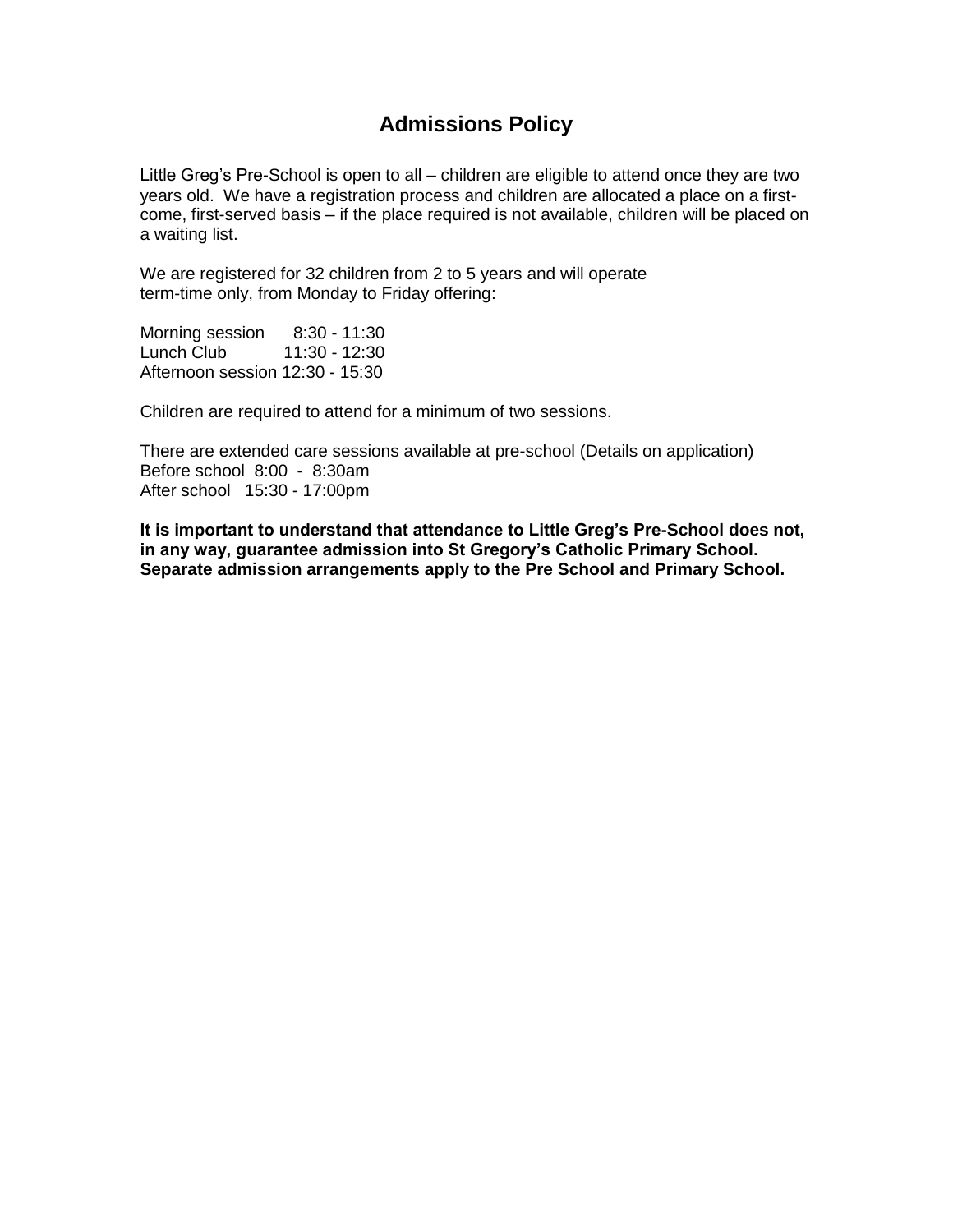# **Fee Collection Procedure**

## **Fees**

Fees are per child, per day as follows:

 **3yrs/2yrs** 8:30am – 11:30pm £16.50/£17.50 11:30pm – 12:30pm £4.20 12:30pm – 15:30pm £16.50/£17.50

8:30am – 15:30pm £37.20/£39.20

Nursery Education Grant is not included in these fees. This is taken into account when invoiced as appropriate.

## **Booking and Payment Terms Pre-Booked Sessions**

All accepted pre-booked sessions guarantee your child a place at the Pre-School. We cannot guarantee that a place will be available for anyone booking on an ad hoc basis, we will offer places up to the legal maximum with the appropriate staff/child ratio.

## **Invoicing**

Invoices will be issued monthly in advance and must be settled within 14 days. Additional sessions or charges will be invoiced monthly in arrears.

## **Non or Late Payment**

Any fees paid after 14 days will be subject to a late payment charge of £10. Persistent failure to pay all fees and penalties due may result in further action (including legal action) to recover all outstanding monies. We reserve the right to exclude the child or children from the Pre-School until the fees and charges have been paid in full.

## **Notice**

One calendar month's written notice of any change to pre-booked sessions, or to withdraw from the Pre-School is required.

## **Late Collection**

All children must be collected promptly at the end of their session time. A fee of  $£10$  is payable for every 15 minutes, or part thereof, if a child is persistently collected late.

## **Cancellations**

- Full fees will be charged for booked sessions that are not used.
- $\div$  For ad hoc sessions, 24 hours notice is required or the full session fee will apply.
- $\div$  If the Pre School cannot run for any reason, parents will be informed as soon as possible and no fees will be charged.